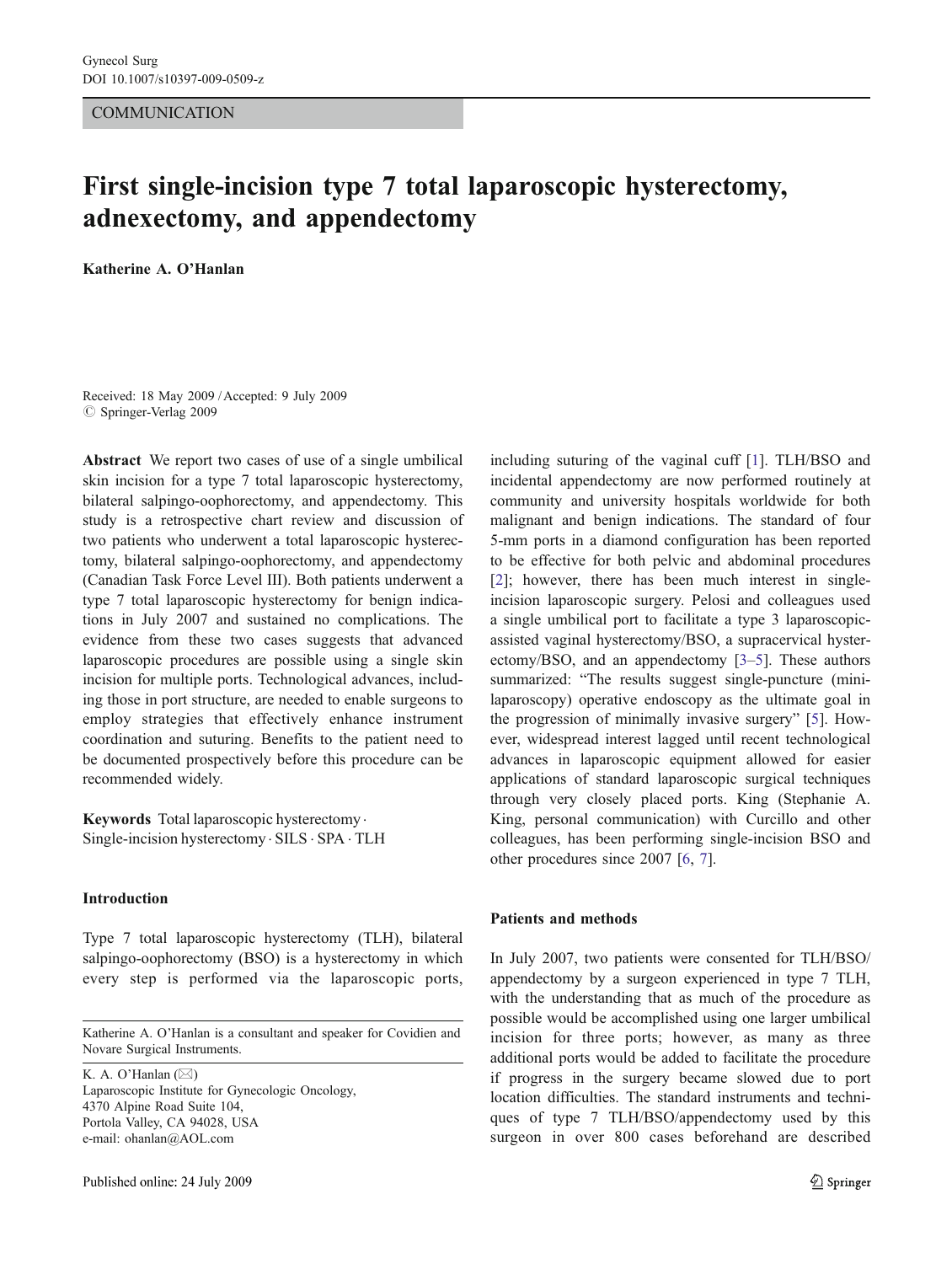elsewhere and were employed in standard fashion in these two cases [[2,](#page-3-0) [8](#page-3-0)]. The procedure started by injecting the skin and fascia with 10  $\text{cm}^3$  bupivacaine 0.25% and making a 3-cm incision through the umbilicus, extending 1 cm above it and 1 cm below it (Fig. 1). The skin edges of the umbilicus were elevated with towel clips at the apical scar and the first port was bluntly inserted directly into the uninsufflated abdomen [\[9](#page-3-0)], followed by the next two after insufflation with carbon dioxide to 12 mmHg pressure. For both cases, no other ports were utilized and no other sites were employed other than the three 5-mm ports entering through the umbilicus. The surgeon stood on the patient's right side, and the assistant stood on the patient's left. Through the three 5-mm ports, surgeons used a 5-mm 30° lens (Stryker, San Jose, CA, USA), a 5-mm Ligasure (Covidien, Boulder, CO, USA), and a bullet tip RealHand grasper (Novare Surgical Devices, San Jose, CA, USA). After identification of the ureter, the infundibulopelvic ligament was cauterized and incised. The broad and round ligaments were incised. Then the uterus was elevated on a V-Care Uterine manipulator (ConMed, Utica, NY, USA) so that the bladder flap could be opened to expose the glistening white anterior cervical fascia. The uterine arteries were coagulated multiple times because the tissue was on traction upward. Then the uterine arteries were incised, exposing the cardinal and uterosacral ligament fibers. These were incised along with the anterior pubocervical fascia in a coagulating fashion, gradually entering the vagina directly on the manipulator cervical cup. After incising 360°, the uterus and ovaries were delivered through the vagina. Pneumoperitoneum was maintained by placing a glove with two four-by-four gauze sponges in the vagina. At this point, the appendix was elevated with the grasper to allow the mesoappendix to be coagulated and incised down to the peritoneal window at the base. An EJ-10G Endloop 0 vicryl suture (Ethicon Endosurgery, Cincinnati, OH, USA) with a pre-tied lasso knot and was strictured around the base with the preloaded plastic pusher. Then the appendix was cauterized and cut away with the LigaSure bipolar device and pulled out through the vagina on a ring forceps. After ascertaining hemostasis, the vagina was closed using JK-10G Endoknot 0 vicryl suture (Ethicon Endosurgery) on a straight ST-3 needle. Using a 5-mm Semb toothed, cupped biopsy RealHand device (Novare Surgical Devices) as an articulating grasper for the vagina, three "figure of N" spiral sutures were applied laparoscopically. The incision was closed in a subcuticular fashion using 4-0 vicryl and Dermabond (Ethicon Endosurgery). Patients were discharged the following morning.

## Results

Case 1 A 39-year-old nulligravid woman with body mass index of 28 kg/m<sup>2</sup> complained of chronic pelvic pain and disabling dysmenorrhea. Preoperative ultrasound revealed normal pelvic structures. A serum Ca125 was 34. Using a single 3-cm trans-umbilical skin incision, three 5-mm Apple ports were inserted via three different fascial locations, in an equilateral triangular distribution (Fig. 2). A 5-mm 30° Stryker laparoscope, a Novare RealHand grasper, and a Covidien 5-mm Ligasure were employed through the three umbilical ports. The total procedure time was 58 min, with an estimated blood loss of 5  $\text{cm}^3$  based on the aspirated fluid volume in the cul-de-sac at the end of the procedure (Fig. [3\)](#page-2-0). The uterus weighed 113 g and had benign endometriosis on the surface. The patient was discharged within the 23-h admission parameters, and recovered without complication.



Fig. 1 The post-procedure incision is 3 cm. Note that the patient has a ring piercing above the umbilicus. This was not injured by this incision



Fig. 2 The Insufflow device heats and humidifies carbon dioxide going through one of the three low-profile ports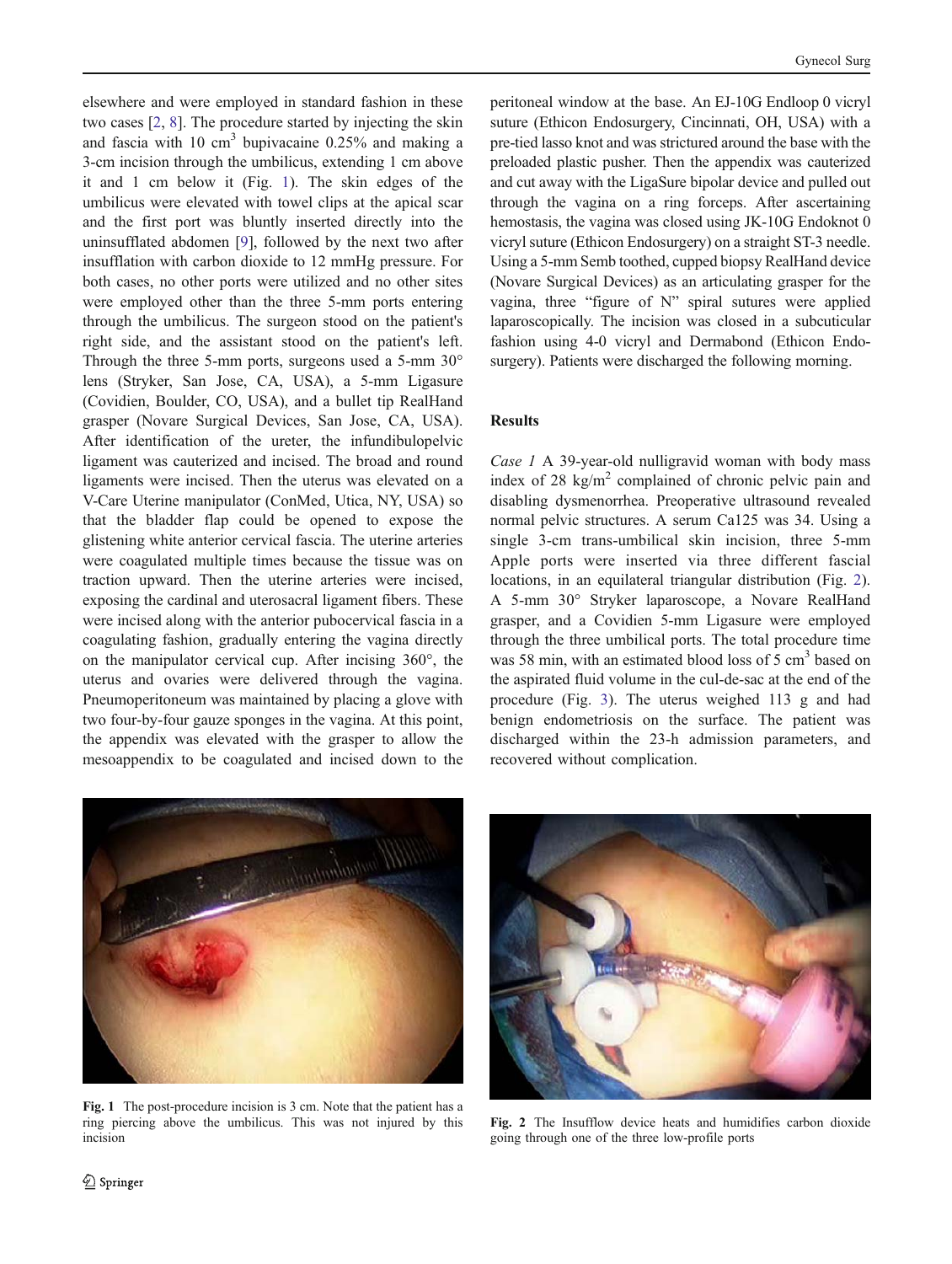<span id="page-2-0"></span>

Fig. 3 The RealHand grasper appears to be coming from a port remote from the 30° scope and the Ligasure due to its easy intracavitary flexibility. It is grasping the left round ligament for the Ligasure V to seal. Notice the sealed edges of the cut ovarian vessels (bottom) in this picture in which the surgical focus is on the right side of the picture. The eccentric view facilitates surgical manipulation

Case 2 A 48-year-old nulligravid women with a body mass index of 43 kg/m<sup>2</sup> had large fibroids, with menorrhagia, pelvic pressure, and urinary frequency. Exam suggested that the uterus was about 16 weeks in gestational size, and ultrasound demonstrated uterine fibroids, with normal ovaries. The TLH/BSO/appendectomy took 176 min, with  $200 \text{ cm}^3$  of measured blood loss. The uterus weighed 535 g and contained only benign leiomyomata uteri. The patient was discharged home the following day and recovered without complication.

### **Discussion**

Single-incision laparoscopic surgery may theoretically result in less pain for the patient, but prospective data are needed to justify the extra challenges to the surgeons. Multiple challenges to success of this technique exist.

Patient selection for the first cases should include only those who could be completed as a standard four-port TLH. These two patients were comparable to those in the series of 830 patients published by the author in 2006. Their mean age was 50 years, parity was 1.3, body mass index was 28 kg/m<sup>2</sup> , duration of surgery was 132 min, estimated blood loss was 130 cm<sup>3</sup>, uterine weight was 160 g, hospital stay was 1 day, and serious complication rate was 4.7% in series (none in these two patients) were similar [\[2](#page-3-0)].

The procedure is technically much more difficult to perform due to motion limitations of the laparoscopic equipment at the port sites. Surgeons in both cases above noted that their hands on the instrument and scope handles



Fig. 4 The RealHand grasper holding the anterior vaginal wall for closure with three "figure of N's" with the JK10 suture. Note the eccentric view

frequently competed for optimal functional locations during the surgery due to the proximity of the three ports in the umbilical incision. They devised a collaboration that allowed the visual focus of the surgery on the monitor to be at the side of the large picture, instead of in the middle of the monitor picture, allowing the operative hands slightly more room to operate.

Fader and colleagues have performed 13 single-incision procedures in 2009, using robotic instrumentation for some [\[10](#page-3-0)]. At the time of the above two surgeries, there were no reports of type 7 total laparoscopic hysterectomy. However, since July 2007, newer technologies that have enabled consideration for these advanced and difficult procedures being performed through one opening with the three small ports bear mention. Frequent experimentation with rotations of the 30° Stryker scope (Stryker) allowed more room for



Fig. 5 Application of Dermabond to the incision closed by subcuticular 4-0 vicryl and sealed by Dermabond. Note that the umbilical piercing is intact